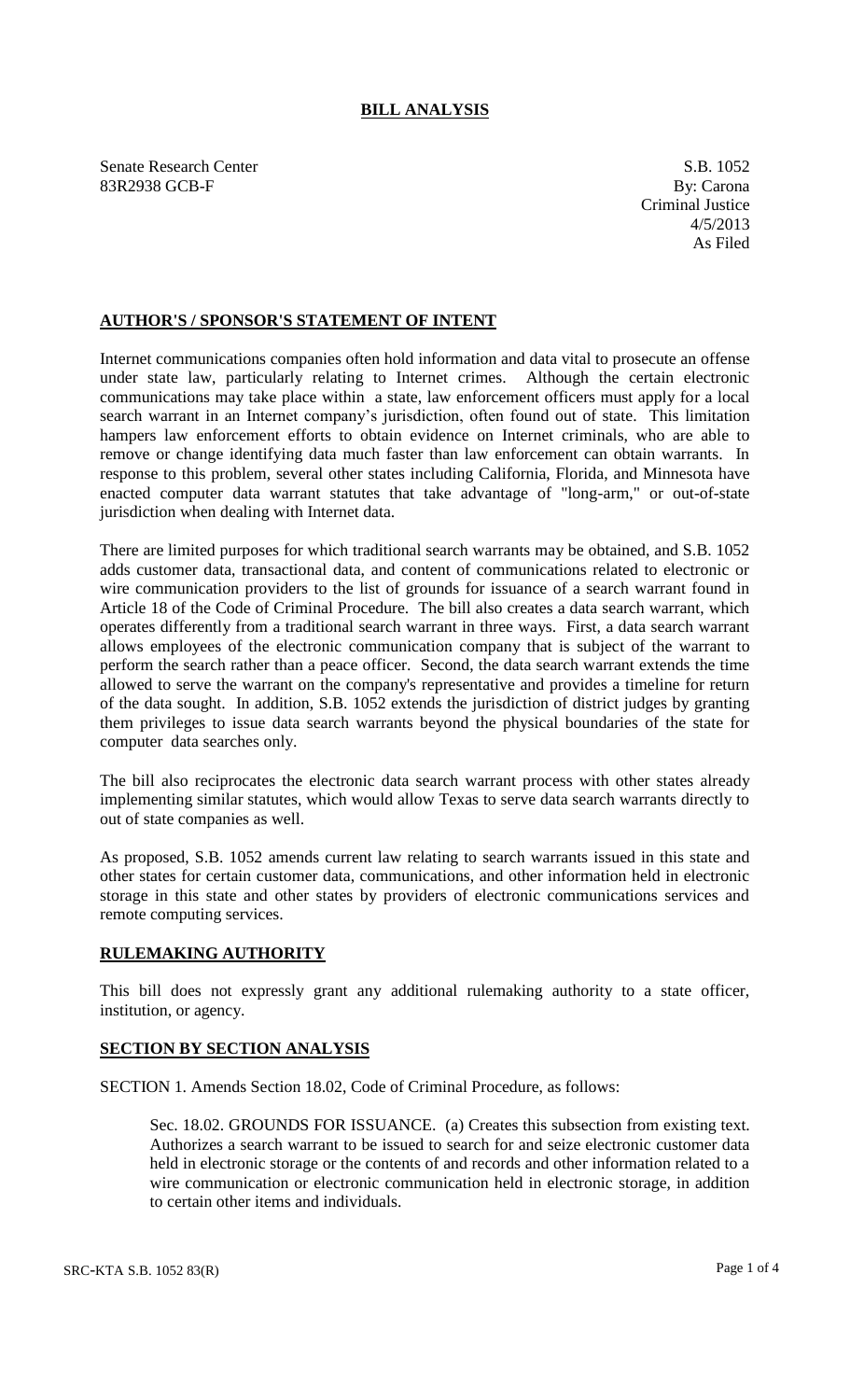(b) Defines "electronic communication," "electronic storage," "wire communication," and "electronic customer data."

SECTION 2. Amends Article 18.06(a), Code of Criminal Procedure, as follows:

(a) Requires a peace officer to whom a search warrant is delivered to execute the warrant without delay and forthwith return the warrant to the proper magistrate. Requires that a search warrant issued under Section 5A, Article 18.21, be executed in the manner provided by that section not later than the 10th day after the date of issuance. Requires that a search warrant, in all other cases, be executed within three days from the time of its issuance. Requires that a warrant issued under this chapter be executed within a shorter period if so directed in the warrant by the magistrate. Makes nonsubstantive changes.

SECTION 3. Amends Article 18.07(a), Code of Criminal Procedure, as follows:

(a) Provides that the period, rather than the time, allowed for the execution of a search warrant, exclusive of the day of its issuance and of the day of its execution, is:

(1) 15 whole days if the warrant is issued solely to search for and seize specimens from a specific person for DNA analysis and comparison, including blood and saliva samples;

(2) 10 whole days if the warrant is issued under Section 5A, Article 18.21; or

(3) three whole days if the warrant is issued for a purpose other than that described by Subdivision (1) or (2).

SECTION 4. Amends Section 1, Article 18.21, Code of Criminal Procedure, by adding Subdivisions (3-b) and (3-c), to define "domestic entity" and "electronic customer data."

SECTION 5. Amends Sections 4(a), (b), (c), (d), and (e), Article 18.21, Code of Criminal Procedure, as follows:

(a) Authorizes an authorized peace officer to require a provider of electronic communications service to disclose the contents of a wire communication or an electronic communication that has been in electronic storage for not longer than 180 days by obtaining a warrant under Section 5A.

(b) Authorizes an authorized peace officer to require a provider of electronic communications service to disclose the contents of a wire communication or an electronic communication that has been in electronic storage for longer than 180 days if notice is not being given to the subscriber or customer, by obtaining a warrant under Section 5A, in addition to certain other methods.

(c)(1) Authorizes an authorized peace officer to require a provider of a remote computing service to disclose the contents of a wire communication or an electronic communication as described in Subdivision (2) of this subsection if notice is not being given to the subscriber or customer, by obtaining a warrant under Section 5A, in addition to certain other methods. Makes nonsubstantive changes.

(2) Makes no change to this subdivision.

(d) Authorizes an authorized peace officer to require a provider of remote computing service to disclose records or other information pertaining to a subscriber or customer of the service, other than communications described in Subsection (c) of this section, without giving the subscriber or customer notice by obtaining a warrant under Section 5A, in addition to certain other methods.

(e) Makes no change to this subsection.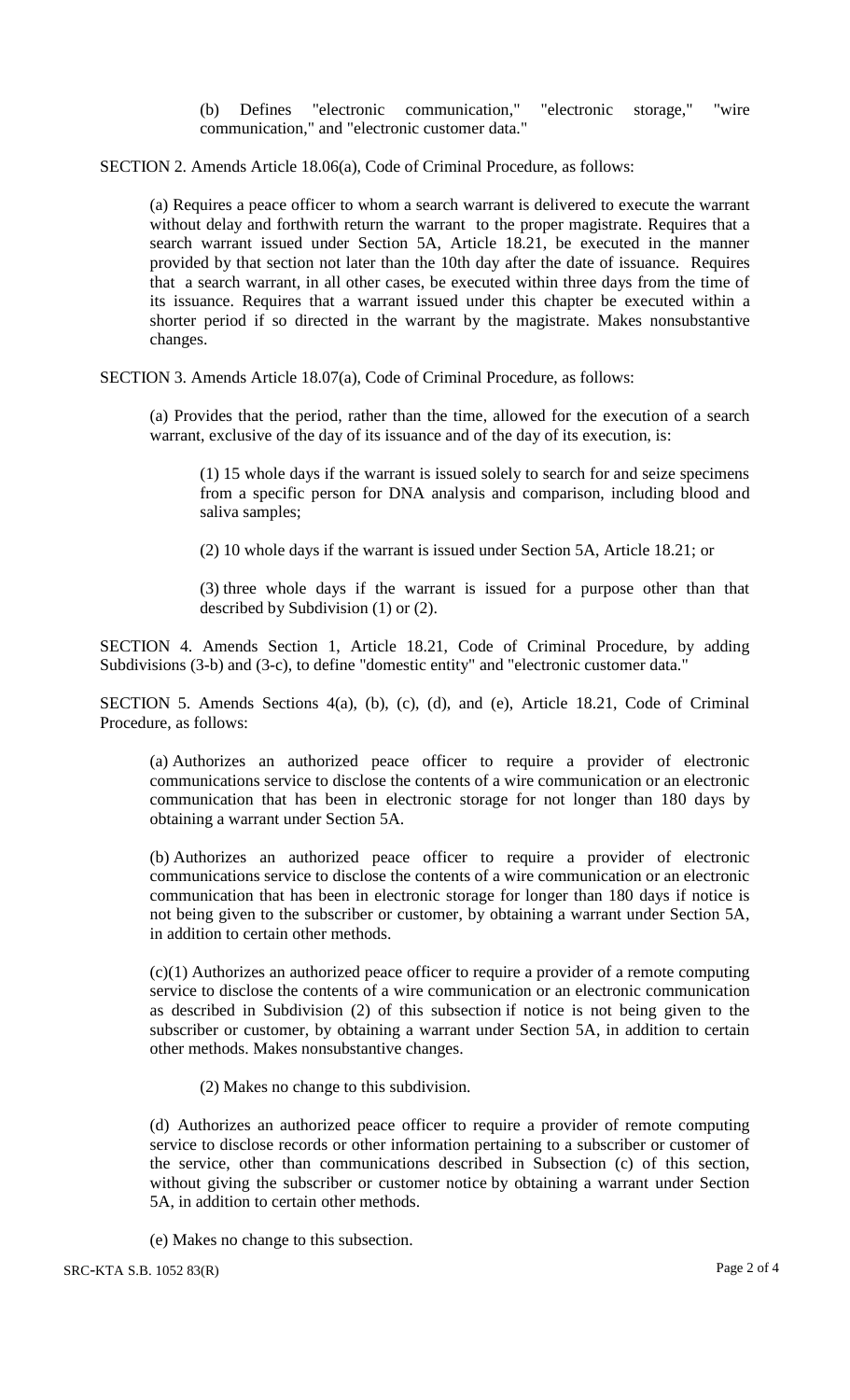SECTION 6. Amends Article 18.21, Code of Criminal Procedure, by adding Sections 5A and 5B, as follows:

Sec. 5A. WARRANT ISSUED IN THIS STATE FOR STORED CUSTOMER DATA OR COMMUNICATIONS. (a) Authorizes a district judge to issue, on the filing of an application by an authorized peace officer, a search warrant under this section for electronic customer data held in electronic storage or the contents of and records and other information related to a wire communication or electronic communication held in electronic storage by a provider of an electronic communications service or a provider of a remote computing service described by Subsection (c), regardless of whether the customer data, contents of communications, or other information is held at a location in this state or at a location in another state. Requires that an application made under this subsection demonstrate probable cause for the issuance of the warrant and be supported by the oath or affirmation of the authorized peace officer.

(b) Requires the peace officer to execute the warrant not later than the 10th day after the date of issuance, except that the officer shall execute the warrant within a shorter period if so directed in the warrant by the district judge. Provides that, for purposes of this subsection, a warrant is executed when the warrant is served in the manner described by Subsection (d).

(c) Authorizes a warrant under this section to be served only on a service provider that is a domestic entity or a company or entity otherwise doing business in this state under a contract or a terms of service agreement with a resident of this state, if any part of that contract or agreement is to be performed in this state. Requires the service provider to produce all customer data, contents of communications, and other information sought, regardless of where the information is held and within the period allowed for compliance with the warrant, as provided by Subsection (e). Authorizes a court to find any officer, director, or owner of a company or entity in contempt of court if the person by act or omission is responsible for the failure of the company or entity to comply with the warrant within the period allowed for compliance. Provides that the failure of a company or entity to timely deliver the information sought in the warrant does not affect the admissibility of that evidence in a criminal proceeding.

(d) Provides that a search warrant issued under this section is served when the authorized peace officer delivers the warrant by hand, by facsimile transmission, or, in a manner allowing proof of delivery, by means of the United States mail or a private delivery service to:

(1) a person specified by Section 5.255(Agent for Service of Process, Notice, or Demand as Matter of Law), Business Organizations Code; or

(2) the secretary of state in the case of a company or entity to which Section 5.251 (Failure to Designate Registered Agent), Business Organizations Code, applies.

(e) Requires the district judge to indicate in the warrant the deadline for compliance by the provider of an electronic communications service or the provider of a remote computing service, which is prohibited from being later than the 10th business day after the date the warrant is served if the warrant is to be served on a domestic entity or a company or entity otherwise doing business in this state, except that the deadline for compliance with a warrant served in accordance with Section 5.251, Business Organizations Code, is authorized to be extended to a date that is not later than the 30th day after the date the warrant is served. Authorizes the judge to indicate in a warrant that the period allowed for compliance is four business days or less after the date the warrant is served if the officer makes a showing and the judge finds that failure to comply with the